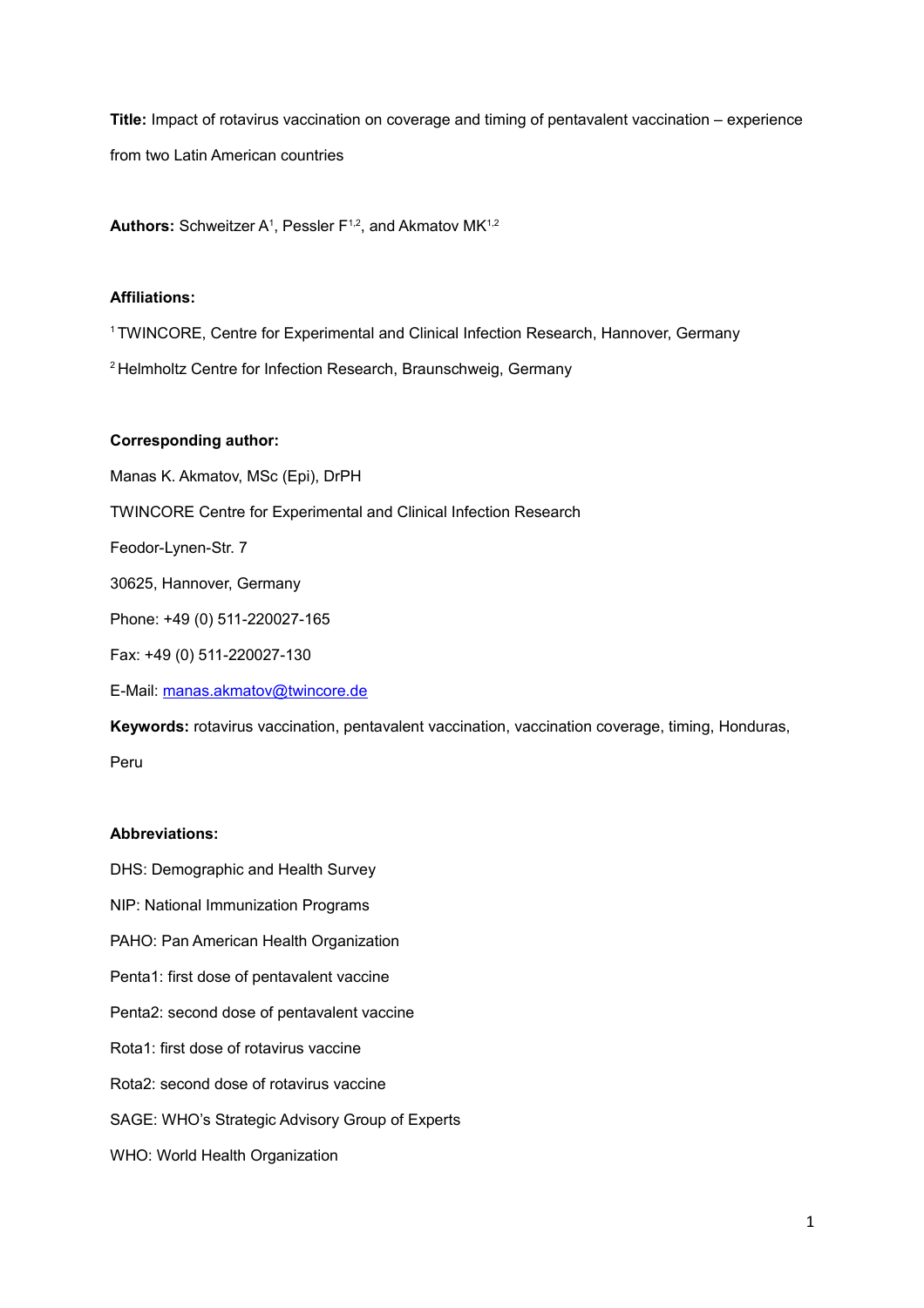#### **Abstract**

We examined the coverage and timing of rotavirus vaccination and the impact of rotavirus vaccine introduction on coverage and timing of pentavalent vaccination. We used data from the Demographic and Health Surveys in Honduras (2011/2012) and Peru (2012). The samples were divided into two subcohorts; children born before and after introduction of rotavirus vaccine and compared coverage and timing of pentavalent vaccination in two subcohorts. Coverage with the first and second doses of rotavirus vaccination was 95% (95% confidence intervals: 93-97%) and 91% (89-95%) in Honduras and 79% (77-82%) and 72% (69-75%) in Peru, respectively. Coverage increased constantly in both countries over the years. The proportion of children vaccinated according to the age recommendations varied between 67% (second dose of rotavirus vaccinations in Peru) and 89% (first dose of rotavirus vaccination in Honduras). The coverage with the first and second doses of pentavalent vaccination remained constant over the years in Honduras, while in Peru there was a significant increase in coverage over the years (p for trend, <0.0001). In both countries, timing of pentavalent vaccination was better in post-rota-cohorts than in pre-rota-cohorts. Since its introduction coverage of rotavirus vaccination has improved over time in both countries. An introduction of rotavirus vaccination in both countries seems to improve the coverage and timing of other similarly scheduled vaccinations.

#### **Introduction**

Rotavirus is one of the leading causes of high morbidity and mortality among children under the age of 5 vears in particularly low-income countries. <sup>1;2</sup> Worldwide, an estimated 453,000 deaths occurred due to rotavirus among children under the age of 5 years in 2008, i.e. prior to the introduction of the rotavirus vaccine. 3;4 The burden of rotavirus disease is considerable in Latin America. According to Gutierrez, rotavirus was responsible for around 15,000 deaths, 75,000 hospitalizations and 2 million outpatient clinic visits every year in Latin American countries and the Caribbean. <sup>5</sup> In around 50% of children hospitalized due to acute gastroenteritis rotavirus was the causative agent. <sup>6</sup> In Peru, gastroenteritis caused by rotavirus is responsible for approximately 810 deaths per year in children under 5 years of age. <sup>7</sup> In Honduras, an estimated 66,600 outpatient visits, 1888 hospitalizations, and 70 in-hospital deaths among children under age of 5 years could be attributed to rotavirus each year. 8 These estimates likely underestimate the true burden of diarrheal disease attributable to rotavirus since, for instance, in Honduras, approximately 50% of children with acute diarrhea do not receive formal care for the illness, 70% do not receive oral rehydration solution, and 80% of diarrheal deaths occur outside of hospitals.

2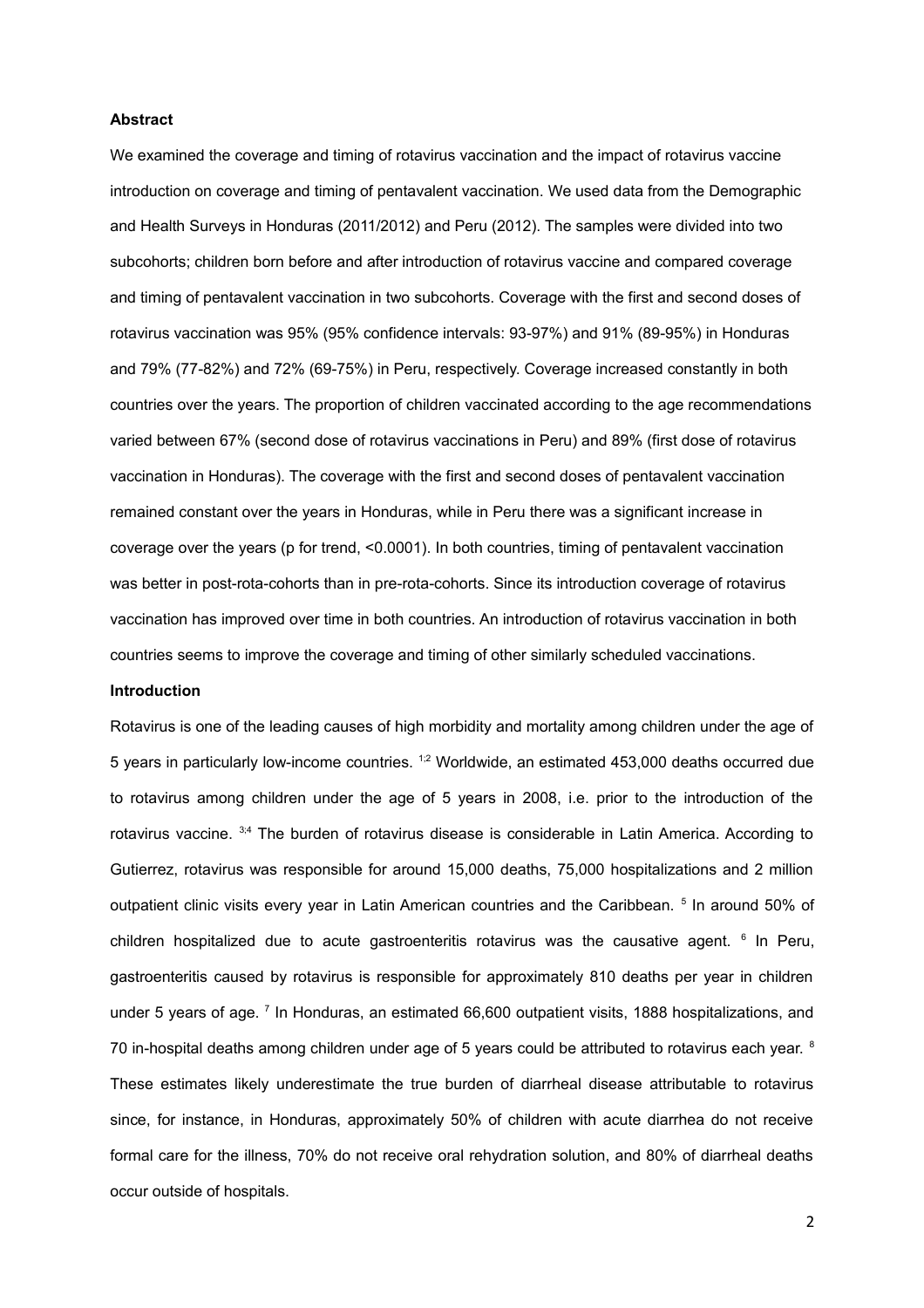Currently, two oral, live attenuated, effective rotavirus vaccines are internationally available. The World Health Organization (WHO) recommends including rotavirus vaccines in all national immunization programmes and reiterates that the use of rotavirus vaccines to be part of a comprehensive strategy to control diarrheal diseases. <sup>3</sup> Brazil, El Salvador and Panama were among the first countries worldwide which introduced rotavirus vaccination into their national immunization programmes. As of January, 2015, 17 Latin American countries have introduced rotavirus vaccination into their national immunization programmes. <sup>9</sup> Most of these countries, introduced the Rotarix® vaccine, a monovalent, live attenuated, oral vaccination (GlaxoSmithKline Biologicals, Rixensart, Belgium) with two doses.

In contrast to other childhood vaccinations (e.g. pentavalent vaccination that protects against diphtheria, tetanus, pertussis, hepatitis B and *Haemophilus influnzae* type B), which can be administered at later ages than recommended, rotavirus vaccination has a strict administration schedule. <sup>10</sup> The vaccine should not be administered before the age of 6 weeks. The interval between two vaccine doses should be at least four weeks. <sup>3</sup> The WHO's Strategic Advisory Group of Experts (SAGE) on immunization in its April 2012 session recognized that employing more flexible immunization schedules was necessary in order to increase coverage of rotavirus vaccination.<sup>3</sup> Furthermore, SAGE further recognized that the burden of disease attributable to rotavirus in countries is disparate and hence country-specific plans were necessary to best assess how the removal of age restrictions on vaccine administration could be introduced in a manner that supports existing programs.<sup>3</sup> In the Region of the Americas, the PAHO's Technical Advisory Group on Vaccinepreventable Diseases recommends further compliance with the age recommendations of rotavirus vaccine. However, a later administration of the rotavirus vaccine among children up to one year of age can be considered in regions with high mortality due to rotavirus infections.<sup>11</sup>

The correctly scheduled administration of rotavirus vaccination may have an impact on other childhood vaccinations administered at the same age (e.g. pentavalent or diphtheria, tetanus and pertussis [DTP] vaccination). Thus far, only a few studies have examined the impact of rotavirus vaccination on coverage and timing of other childhood vaccinations. In two Australian studies the introduction of rotavirus vaccination actually improved the timing of DTP vaccination. 12;13

Considering the burden of rotavirus associated diarrhoea in Latin America we aim to investigate the coverage and timing of rotavirus vaccination and the impact of rotavirus vaccination on the timing of other similarly scheduled vaccinations such as pentavalent vaccination in countries for which

3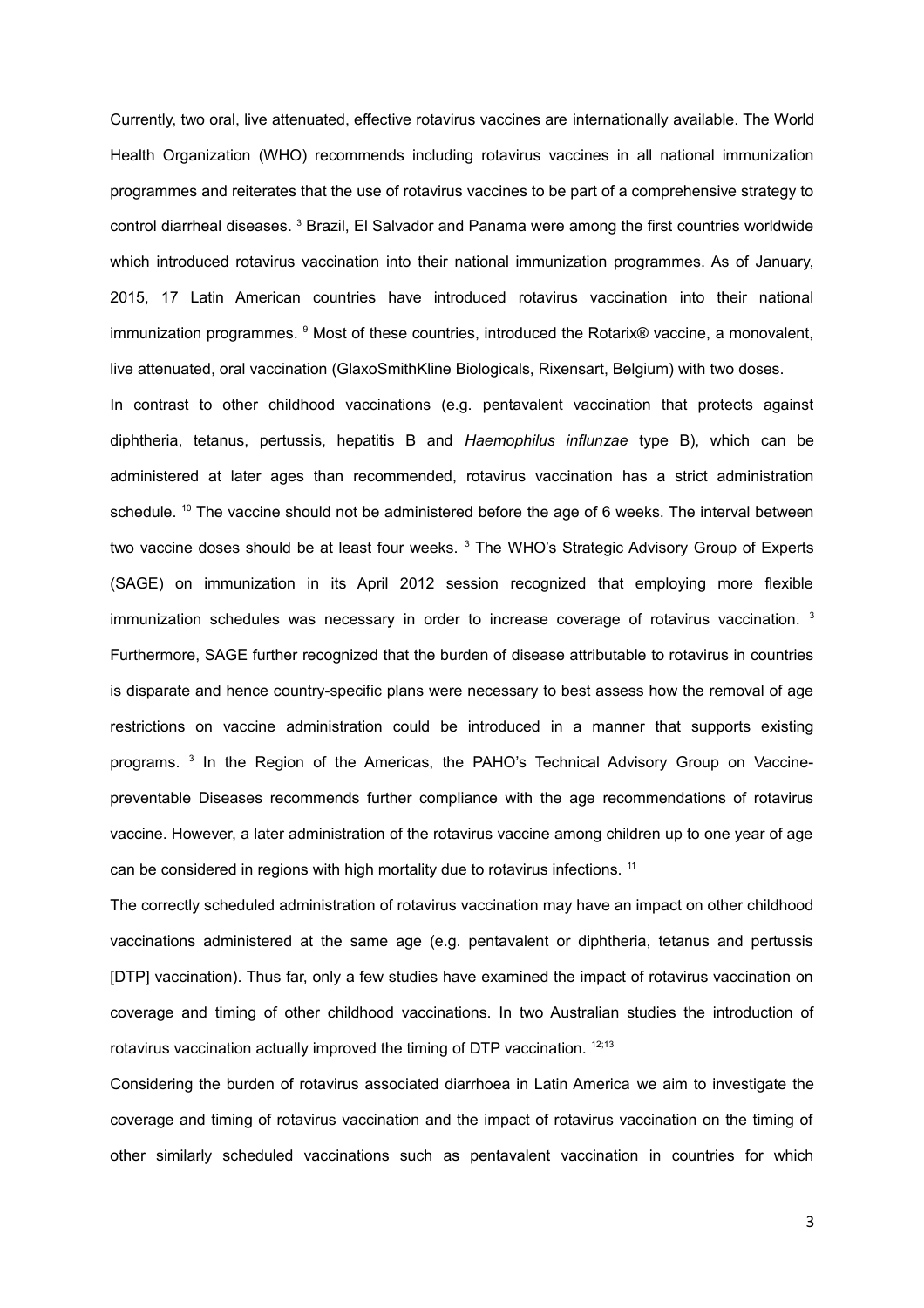Demographic and Health Survey (DHS) data were available. DHS data on rotavirus vaccination was available for two Latin American countries, Honduras and Peru.

#### **Results**

#### *Coverage estimates for rotavirus vaccination*

Coverage with rotavirus vaccination increased constantly in both countries over the years (Fig. 1). The increase was more prominent in Honduras, reaching a coverage with the first and second doses of rotavirus vaccination (referred to as rota1 and rota2 henceforth) of 95.3% (95% confidence intervals, 92.6-97.1%) and 92.1% (95% CI: 88.7-94.5%), respectively, in the year 2011 (Fig. 1A). In Peru the coverage in the same year was 79.3% (95% CI: 76.6-81.7%) and 71.9% (95% CI: 69.0-74.7%) (Fig. 1B).

#### *Timing of rotavirus vaccination*

The proportion of children vaccinated with rotavirus vaccination according to the age recommendations varied between 67% (rota2 in Peru) and 89% (rota1 in Honduras) (Table 2, columns 2-6). Only a few children received rotavirus vaccine too early (less than 2% in both countries). The proportion of children who received rota1 unacceptably late, i.e. after the upper age limit of 15 weeks, was low in both countries. However, about 13% of children in Peru received rota2 after the age limit of 25 weeks. This proportions decreased by year of birth in both countries (Fig. 2). The proportion of children vaccinated with an interval of less than four weeks between two rotavirus vaccine doses was very low in both countries (0.25% in Honduras and 0.78% in Peru). We analysed correct timing of rotavirus vaccine over time and found that it improved slightly in both countries (Fig. 2). Of the 5094 children in Honduras who received both rota1 and first dose of pentavalent vaccine (referred to as penta1 henceforth), 83% were administered on the same day and 17% on different occasions. Of 3616 children who were only vaccinated with penta1 and not with rota1, 84% were vaccinated within the recommended age window for rotavirus vaccination (i.e. missed opportunities for rota1). Of the 4821 children in Peru who were vaccinated with both rota1 and penta1, 83% were administered on the same day and 17% on different appointments. Of the 1989 children who only received penta1, 71% were administered within the recommended age window (i.e. missed opportunities).

#### *Impact of rotavirus vaccination on coverage and timing of pentavalent vaccination*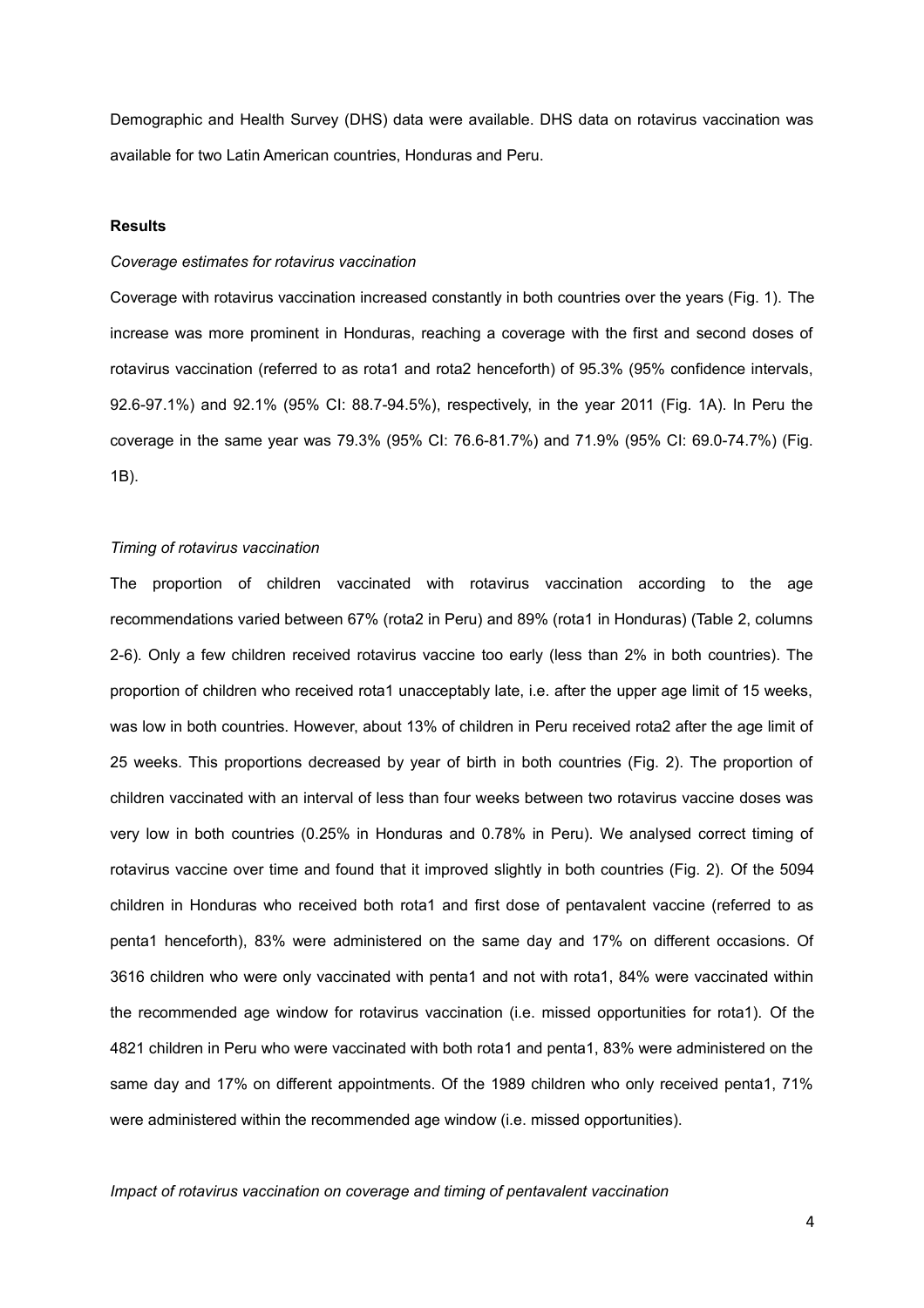The coverage with penta1 and penta2 over the years remained constant in Honduras; there was a marginal decrease in penta2 coverage (p for trend, 0.38) (Fig. 1A). The coverage with penta1 and penta2 doses increased significantly over the years in Peru (p for trend for both doses, <0.0001) (Fig. 1B). There was a gap in coverage with rotavirus vaccination compared to pentavalent vaccination, which decreased over the years in both countries. The coverage of rota1 and rota2 was slightly lower than 10 percentage points compared to penta1 and penta2 in Honduras in 2011, respectively. There was a coverage gap of nearly 20% percentage points between rota2 and penta2 in Peru in the same year. Timing of penta1 and penta2 was slightly better in the post-rota-cohort as compared to the prerota-cohort in Honduras (penta1: log-rank test, n=8707, p<0.0001; penta2: log-rank test, n=8249, p<0.0001) (Table 3 and Fig. 3A-3B). In Peru, timing of both doses of pentavalent vaccination was visibly better in the post-rota-cohort as compared to the pre-rota-cohort (penta1: log-rank test, n=7824, p<0.0001; penta2: log-rank test, n=8040, p<0.0001) (Table 3 and Fig. 3C-3D).

#### **Discussion**

The present study is a large-scale analysis of rotavirus vaccination in Honduras and Peru. We used DHS data to assess the coverage and timing of this vaccination as well as to examine the impact of rotavirus vaccine introduction on the coverage and timing of pentavalent vaccination.

The results suggest that coverage of rotavirus vaccination has an increasing trend since its introduction in 2009 in both countries. The situation was better in Honduras; vaccination coverage was over 90% for both vaccine doses compared to 72% (rota2) and 79% (rota1) in Peru. Our findings are consistent with a report from the CDC which used administrative data and reported vaccination coverage rates similar to ours for both countries.<sup>14</sup> In addition, the proportion of children vaccinated according to the age recommendations for rotavirus vaccination was higher in Honduras than Peru. In Honduras, not only is rotavirus vaccination coverage high, but also nearly all administered doses are valid and generally timely. On the other hand, in Peru, despite steady improvements in vaccination coverage, timing of rotavirus vaccine administration remains an issue.

According to the Regional Immunization and Vision strategy 2007-2015 of the Pan American Health Organization (PAHO), National Immunization Programs (NIPs) in the Americas have reached approximately 90% vaccination coverage for all childhood vaccines, and the goal for national vaccination coverage is to achieve greater than or equal to 95% coverage. Based on our analysis for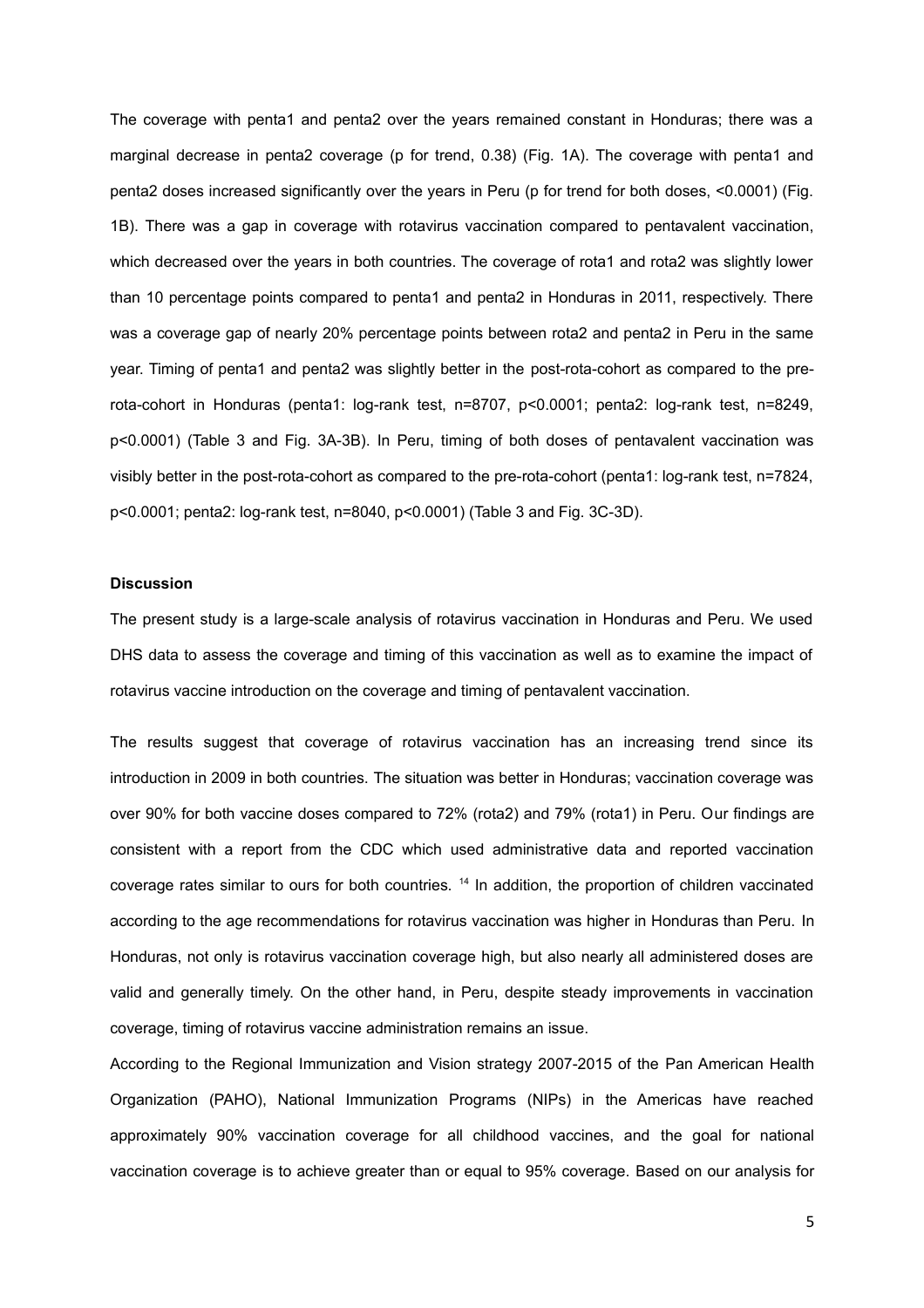rotavirus vaccination, Honduras has achieved the 95% target at least for the first dose of the vaccine and is close to achieving this target for the second dose as well. However, Peru is lagging behind in terms of rotavirus vaccination coverage and has still not achieved coverage greater than or equal to 90%. Further efforts are needed to improve the coverage with rotavirus vaccination, in particular in Peru. It is likely that the stringent age restrictions for initiating and completing the rotavirus vaccination series contribute to a lower coverage with rotavirus vaccination. <sup>15</sup> One possibility to improve rotavirus vaccination coverage would thus be to broaden age restrictions. According to Patel et al., the lives saved in low- and middle-income countries by removing age restrictions for rotavirus vaccination would far outnumber the potential excess vaccine-associated intussusception deaths. <sup>16</sup> Without the age restrictions, a rotavirus vaccination program in these countries would prevent 45% or 203,000 deaths of all rotavirus deaths (102,000–281,500), which would represent 47,200 more deaths prevented (18,700–63,700) than with an age-restricted schedule. A removal of age restrictions should particularly be given consideration in settings where mortality benefits outweigh the risks of rotavirus vaccine associated morbidity and mortality. Immunization programs will hence be able to access children who are currently excluded from the benefits of rotavirus vaccination. <sup>16</sup>

Although the coverage of rotavirus vaccination increased over the years in both countries, it is still lower than the coverage of pentavalent vaccination. The gap in vaccination coverage between rotavirus and pentavalent vaccinations was greater in Peru with nearly 20% percentage points between rota2 and penta2 in 2011. Flannery et al., reported similar findings for Brazil where the coverage with rotavirus vaccination (83%) was lower compared to coverage for other recommended childhood immunizations (≥94%). <sup>15</sup> Similar findings were also observed in other Latin American countries, including Peru. <sup>14</sup> Factors that might explain this coverage gap might include differences in how countries implement WHO's recommendations to initiate rotavirus vaccination at age 6–15 weeks, vaccine shortages, or logistical challenges resulting from the relatively large rotavirus vaccine cold chain volume and the need for additional vaccine carriers to deliver rotavirus vaccines. <sup>17</sup> Evaluating the reasons for the coverage gap between pentavalent and rotavirus vaccinations and addressing them will be important to gain the full benefit of rotavirus vaccination. Possible strategies for narrowing this gap in vaccination coverage could include improvements in the correct timing of vaccination and in the tracking of infants who miss vaccination, and assessment of the benefits and risks of the WHO age restriction policy.<sup>18</sup>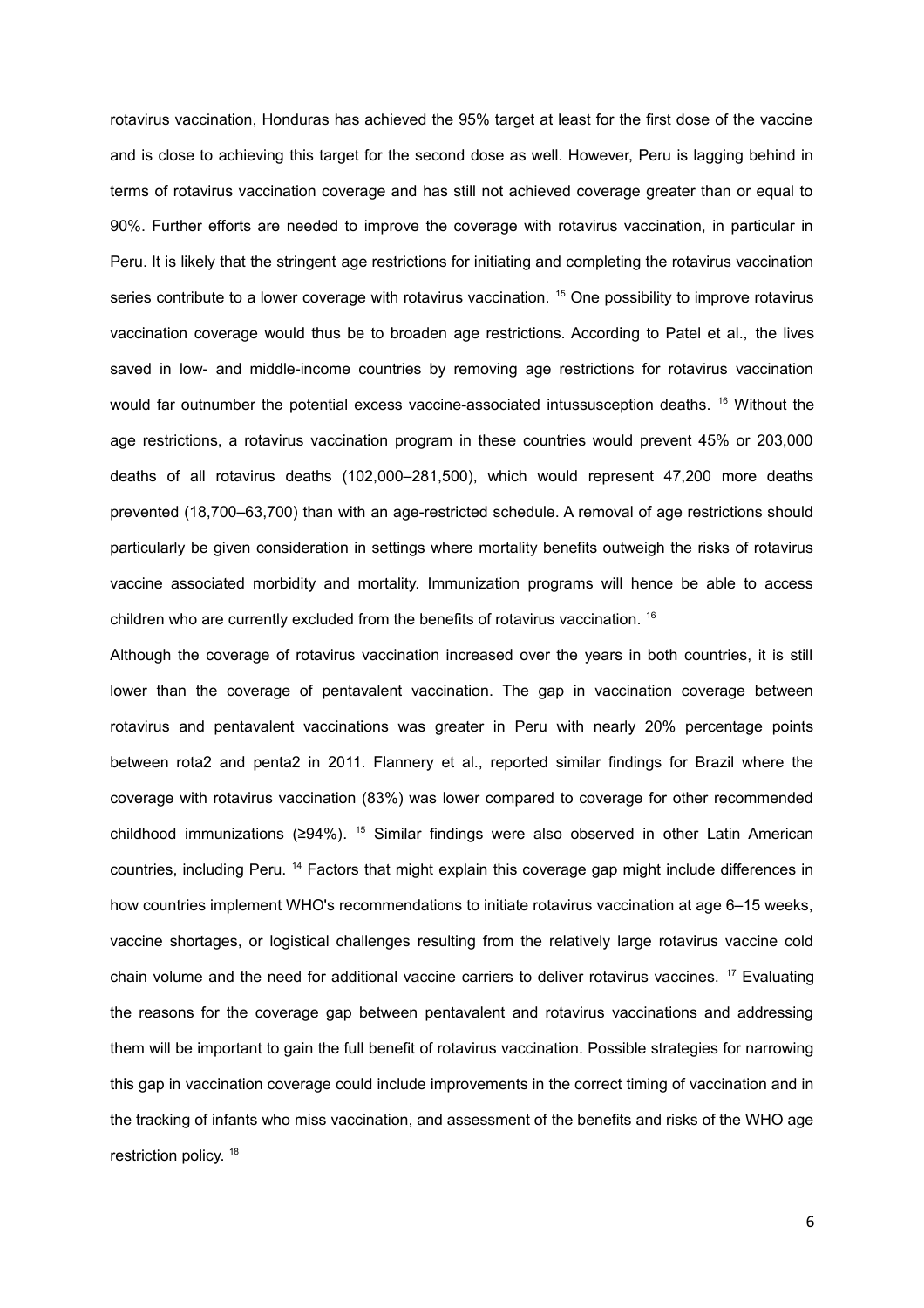The results of our analysis suggest that rotavirus vaccine introduction might have had an impact upon coverage and correct timing of other similarly scheduled vaccinations, as has been observed in previous publications.  $12;13$  The improvement was particularly visible in Peru where vaccination coverage and correct timing of pentavalent vaccination increased in the cohort of children born after the introduction of rotavirus vaccination as compared to the cohort of children born before introduction of rotavirus vaccination. In Peru, pneumococcal vaccines were also introduced in 2009 and it is quite possible that the introduction of two new vaccines actually directed significant resources and attention to the national immunization program. This might account for the observed improvement in pentavalent vaccination coverage and timing in the country. <sup>19</sup> Consistent with previous observations, timeliness of childhood vaccines typically decreases with subsequent doses and the greatest delays typically occur for the last dose. <sup>13</sup> In earlier studies, although, improvements were seen in all doses of the DTP vaccine, a definite trend towards increased rates for timely uptake were observed specifically for the third dose of DTP vaccine. <sup>13</sup> In the current analysis only two doses of the pentavalent vaccine were analyzed, however, improvement in timing were particularly prominent for the second dose of the vaccine.

### *Limitations*

A major limitation of analyzing vaccination data from DHS surveys is the availability of vaccination cards. Vaccination data in our analysis were mostly obtained from child health cards available with the mother or at local health care facilities. Vaccination records were available for 85% and 75% of children in the samples in Honduras and Peru, respectively. For children without vaccination records, we took account of mothers' reports to generate vaccination coverage estimates. Therefore, the likelihood of recall bias and incompleteness of data must be taken into account when interpreting these estimates. We restricted ourselves to vaccination card reports to examine vaccination timing to minimize biased estimates resulting overestimating correctly timed vaccines. Considering the proportion of children in the samples in Honduras and Peru with vaccination cards our results on vaccination timing cannot be considered to be nationally representative.

# **Conclusions**

Our study shows that since its introduction, coverage of rotavirus vaccination has improved in both countries. To maximize benefits of rotavirus vaccination, strategies are needed to further improve coverage and correct timing of this vaccination. An introduction of rotavirus vaccination in both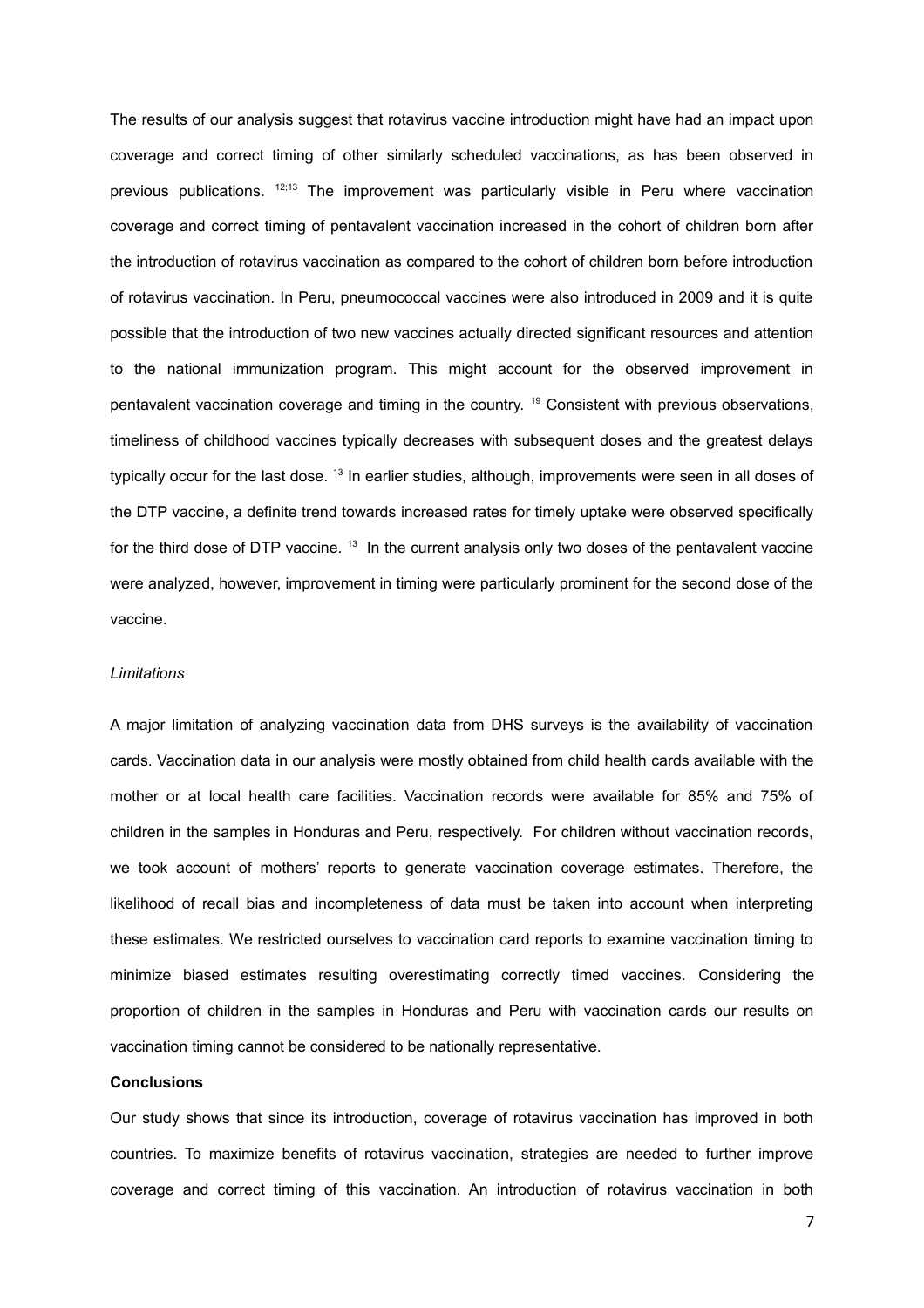countries seems to improve coverage and correct timing of other similarly scheduled vaccinations. These findings may have implications for other countries where delays in other vaccinations are common.

#### **Material and methods**

#### *Study design and sampling*

We used data from the DHS conducted in Honduras (2011/2012) and Peru (2012). DHS are nationally representative household surveys conducted worldwide in low- and middle-income countries with the purpose to collect data on a wide range of monitoring and impact evaluation indicators in the areas of population, health and nutrition [\(www.dhsprogram.com\)](http://www.dhsprogram.com/). In brief, DHS respondents are selected using a multi-stage sampling process, and most DHS are stratified by urban and rural location and/or by geographical region. All women between 15 and 49 years of age living in the households were eligible to participate in the survey. Data were collected during face-to-face interviews. DHS methodology is described in detail elsewhere. <sup>20</sup>

#### *Vaccination data*

In the included DHS surveys, information on childhood vaccinations was collected on all children between 0 and 59 months of age living in the households. Vaccination data were collected by asking respondents to show the interviewer the vaccination card of children born in the past 5 years. If the card was available, the interviewer copied the vaccination data (whether vaccination was given to the child and the date of vaccination) into the questionnaire. If the card was not available, respondents were asked to recall vaccinations given to the child. In the latter case, the exact date of vaccination was not recorded.

#### *Statistical analysis*

First, we estimated the proportion of children vaccinated with rota1, rota2, penta1 and penta2 doses among children between 12 and 59 months of age. Sample weights provided in the surveys were used to obtain country representative estimates. This analysis was based on data from vaccination cards and maternal reports. We estimated the proportion of children vaccinated before the age of six weeks (too early rota1) and with an interval between first and second doses less than 4 weeks (interval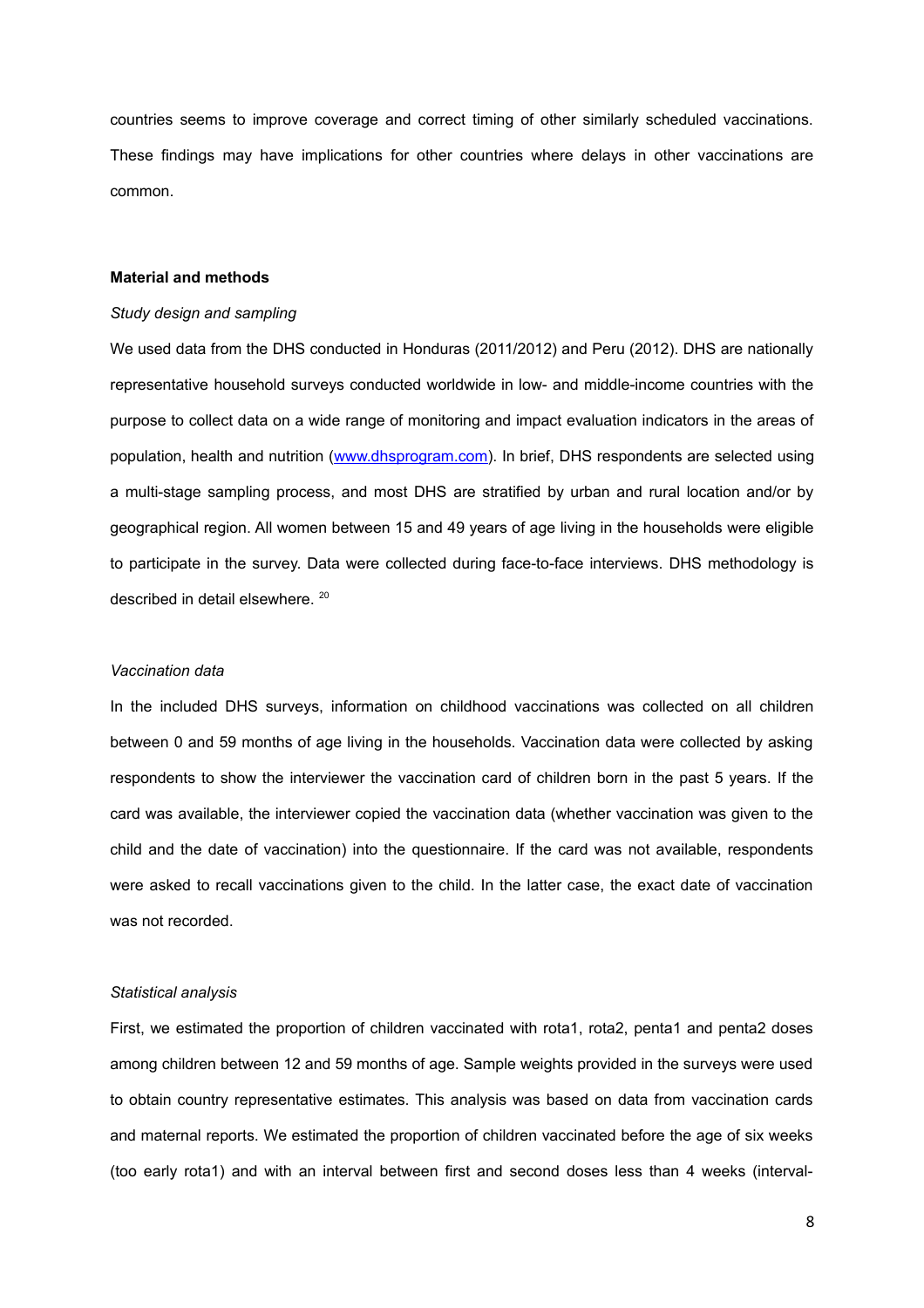invalid rota2) (ref). Furthermore, we estimated the proportion of children vaccinated after the upper age limits (15 weeks for rota1 and 25 weeks for rota2). We then divided the sample into two subcohorts: children born prior to and after the introduction of rotavirus vaccination (referred to as preand post-rota-cohort). In both countries, rotavirus vaccination was introduced in January, 2009 (Table 1). We compared coverage and timing of penta1 and penta2 vaccine doses in the two above mentioned subcohorts. The recommended schedules for rotavirus and pentavalent vaccination administration are the same in both countries (Table 1). Finally, we applied the Kaplan-Meier method to estimate cumulative vaccination coverage of pentavalent vaccination in the two sub-cohorts. In this analysis, we included all children between 0 and 59 months of age. This analysis was only based on data from vaccination cards. If vaccination had not been received by the day of interview, the case was classified as censored. The Kaplan-Meier method was performed with the statistical programme Stata for Windows, version 12.1 (StataCorp LP, Texas, United States). Figure 1 was made with the software tool R, version 3.1.3 (*The R Foundation for Statistical Computing*).

## *Ethical approval*

The analysis of the present study was based on existing survey data collected by the DHS (The DHS Programme, [www.dhsprogram.com\)](http://www.dhsprogram.com/). Since it was secondary data analysis of anonymised data the ethical approval was not required. Both surveys were approved by the Institutional Review Board of ICF International in Calverton, MD, USA. Study participants provided informed consent before participation.

#### **Contributors**

AS interpreted the data and co-wrote the manuscript. FP provided intellectual input and critically reviewed the manuscript. MKA conceived and oversaw the study, performed the statistical analyses and was primarily responsible for writing the manuscript. He had access to all data and takes full responsibility for their integrity. All authors reviewed and approved the submitted version of the manuscript.

#### **Acknowledgments**

The authors thank the DHS Programme for providing the datasets. The authors also thank Ms. Doris Maribel Rivera Medina from the Organización para el Desarrollo y la Investigación Salud en Honduras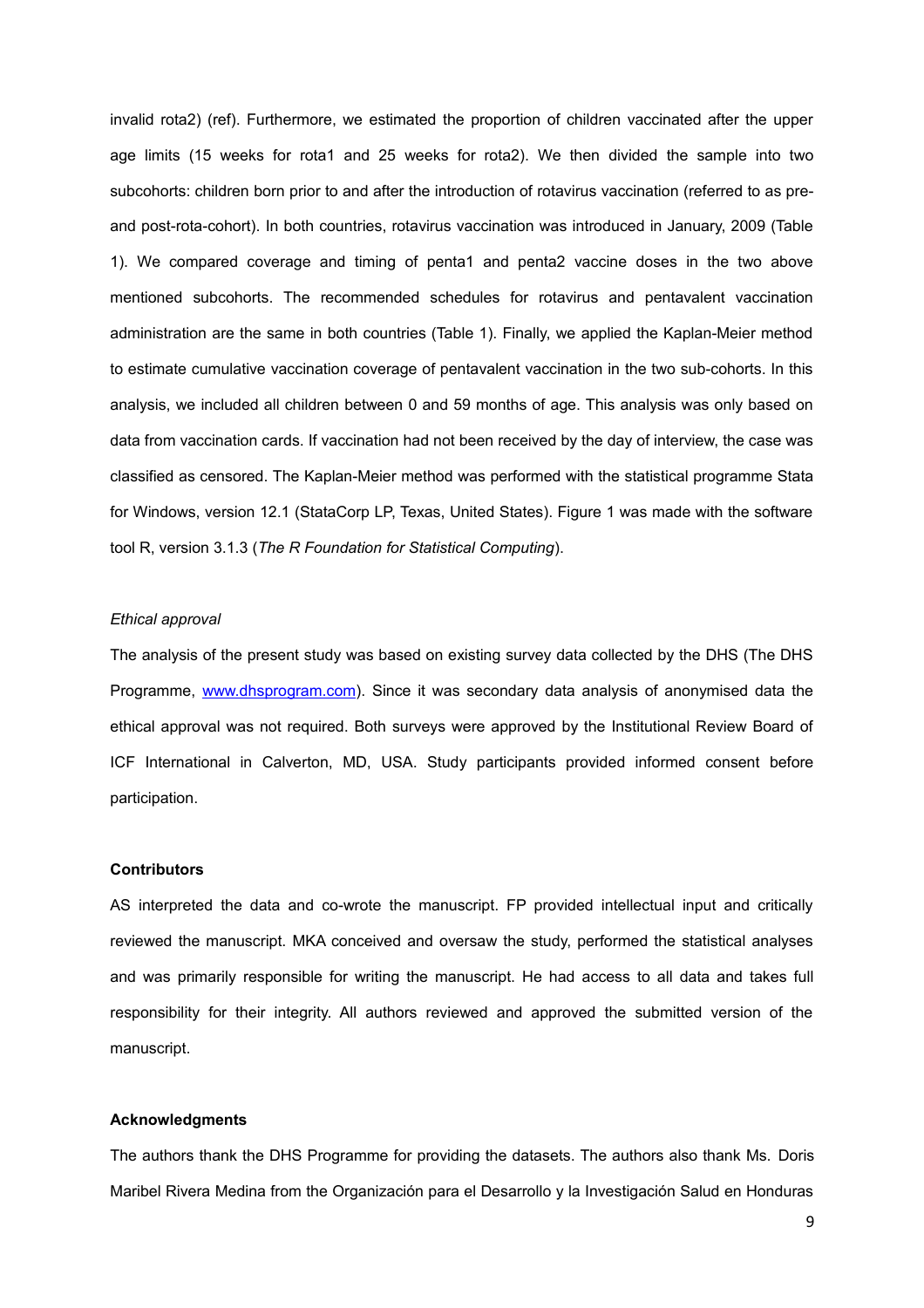(ODISH), for sharing her valuable in-country insights on rotavirus vaccination. The work was supported by intramural funding from the Helmholtz Association (Programme Infection Research), and by *iMed* – the Helmholtz Association's Initiative on Personalized Medicine.

## **Conflict of interest statement**

The authors declare that they do not have conflicts of interest relating to this study.

## **References**

- 1 Parashar UD, Hummelman EG, Bresee JS, Miller MA, Glass RI. Global illness and deaths caused by rotavirus disease in children. Emerg Infect Dis 2003; 9 (5): 565-72.
- 2 Bernstein DI. Rotavirus overview. Pediatr Infect Dis J 2009; 28 (3 Suppl): S50-S53.
- 3 WHO. Rotavirus vaccines. WHO position paper January 2013. Geneva, Switzerland: World Health Organization; 2013. Report No.: 88.
- 4 Tate JE, Burton AH, Boschi-Pinto C, Steele AD, Duque J, Parashar UD. 2008 estimate of worldwide rotavirus-associated mortality in children younger than 5 years before the introduction of universal rotavirus vaccination programmes: a systematic review and metaanalysis. Lancet Infect Dis 2012; 12 (2): 136-41.
- 5 Ulloa-Gutierrez R, Avila-Aguero ML. Rotavirus vaccination in Central American children. Expert Rev Vaccines 2014; 13 (6): 687-90.
- 6 De Oliveira LH, Danovaro-Holliday MC, Andrus JK, de Fillipis AM, Gentsch J, Matus CR, et al. Sentinel hospital surveillance for rotavirus in latin american and Caribbean countries. J Infect Dis 2009; 200 Suppl 1 : S131-S139.
- 7 Espejo PW, Peralta FO, Pacheres HC, del Valle LJ, Tapia AC, Mayra JB, et al. Diarrhoea caused by rotavirus in a regional Peruvian hospital: determination of circulating genotypes. Trans R Soc Trop Med Hyg 2014; 108 (7): 425-30.
- 8 Solorzano Giron JO, Molina IB, Turcios-Ruiz RM, Quiroz Mejia CE, Amendola LM, De Oliveira LH, et al. Burden of diarrhea among children in Honduras, 2000-2004: estimates of the role of rotavirus. Rev Panam Salud Publica 2006; 20 (6): 377-84.
- 9 PATH. Rotavirus vaccine access and delivery. PATH 2015 [cited 2015 Jan 15].; Available from: <http://sites.path.org/rotavirusvaccine/country-introduction-maps-and-spreadsheet/>
- 10 World Health Organization. Rotarix WHO leaflet tube. WHO 2015 [cited 2015 Apr 10].; Available from: [http://www.who.int/entity/immunization\\_standards/vaccine\\_quality/Rotarix\\_liquid\\_tube\\_prod](http://www.who.int/entity/immunization_standards/vaccine_quality/Rotarix_liquid_tube_product_insert_text_2009.pdf) [uct\\_insert\\_text\\_2009.pdf](http://www.who.int/entity/immunization_standards/vaccine_quality/Rotarix_liquid_tube_product_insert_text_2009.pdf)
- 11 PAHO. Paving the way for immunization. Pan American Health Organization 2012 [cited 2015 Mar 15].; Available from: [http://www.paho.org/immunization/toolkit/resources/tech](http://www.paho.org/immunization/toolkit/resources/tech-recommendations/TAG-2012.pdf)[recommendations/TAG-2012.pdf](http://www.paho.org/immunization/toolkit/resources/tech-recommendations/TAG-2012.pdf)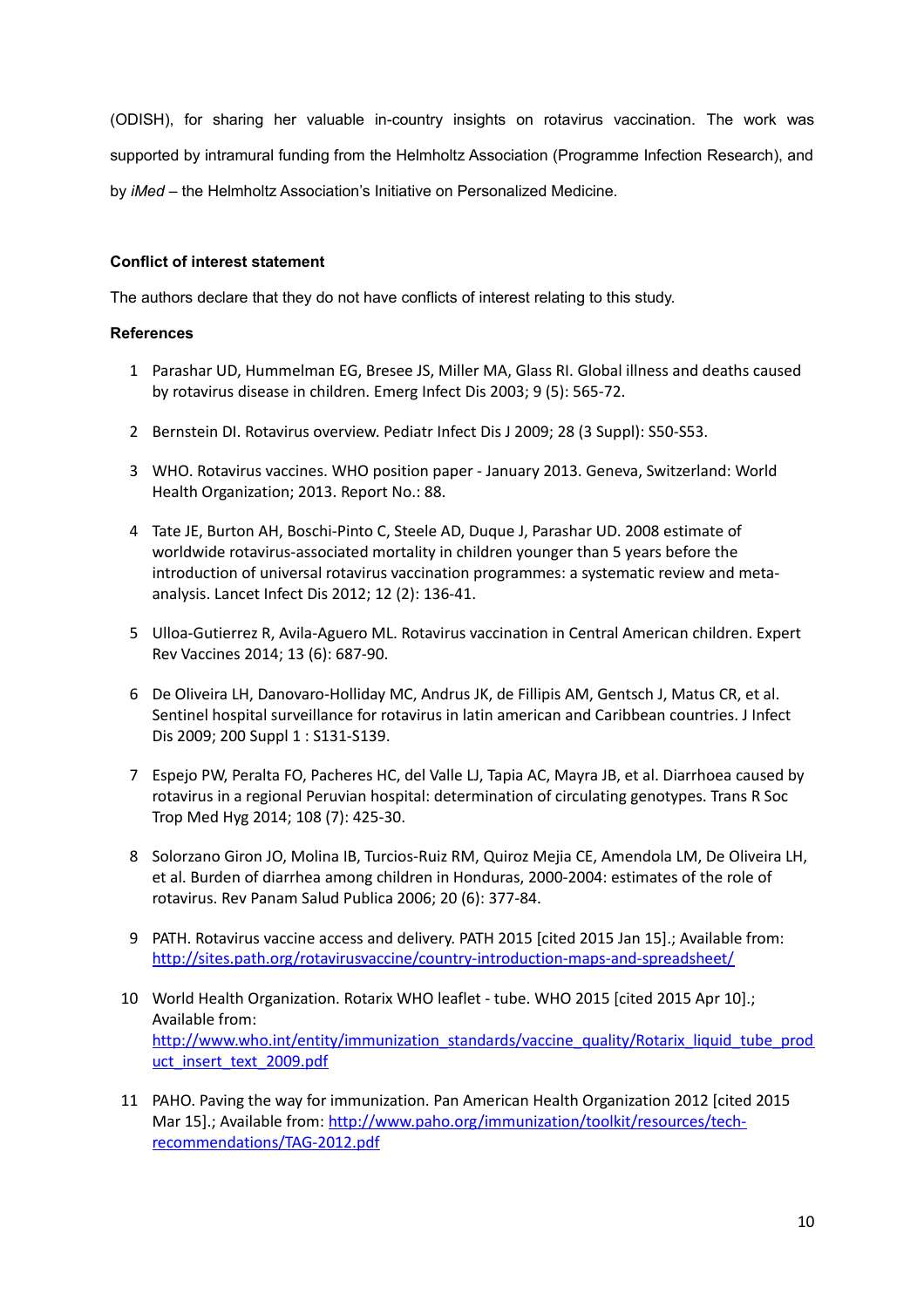- 12 Hull BP, Menzies R, Macartney K, McIntyre PB. Impact of the introduction of rotavirus vaccine on the timeliness of other scheduled vaccines: the Australian experience. Vaccine 2013; 31 (15): 1964-9.
- 13 Wendy B. Vaccination with 3-dose paediatric rotavirus vaccine (RotaTeq(R)): impact on the timeliness of uptake of the primary course of DTPa vaccine. Vaccine 2012; 30 (35): 5293-7.
- 14 CDC. Progress in the introduction of rotavirus vaccine Latin American and the Caribbean, 2006-2010. Centers for Disease Control and Prevention 2011 [cited 2015 Apr 15].;60(47):1611- 1614. Available from:<http://www.cdc.gov/mmwr/preview/mmwrhtml/mm6047a2.htm>
- 15 Flannery B, Samad S, de Moraes JC, Tate JE, Danovaro-Holliday MC, De Oliveira LH, et al. Uptake of oral rotavirus vaccine and timeliness of routine immunization in Brazil's National Immunization Program. Vaccine 2013; 31 (11): 1523-8.
- 16 Patel MM, Clark AD, Sanderson CF, Tate J, Parashar UD. Removing the age restrictions for rotavirus vaccination: a benefit-risk modeling analysis. PLoS Med 2012; 9 (10): e1001330.
- 17 De Oliveira LH, Danovaro-Holliday MC, Sanwogou NJ, Ruiz-Matus C, Tambini G, Andrus JK. Progress in the introduction of the rotavirus vaccine in Latin America and the Caribbean: four years of accumulated experience. Pediatr Infect Dis J 2011; 30 (1 Suppl): S61-S66.
- 18 Patel MM, Clark AD, Glass RI, Greenberg H, Tate J, Santosham M, et al. Broadening the age restriction for initiating rotavirus vaccination in regions with high rotavirus mortality: benefits of mortality reduction versus risk of fatal intussusception. Vaccine 2009; 27 (22): 2916-22.
- 19 Ochoa TJ, Egoavil M, Castillo ME, Reyes I, Chaparro E, Silva W, et al. Invasive pneumococcal diseases among hospitalized children in Lima, Peru. Rev Panam Salud Publica 2010; 28 (2): 121- 7.
- 20 DHS. Measure DHS. DHS Overview. DHS 2015 [cited 2015 Sep 22].; Available from: <http://www.measuredhs.com/What-We-Do/Survey-Types/DHS.cfm>

# **FIGURE LEGENDS**

# **Figure 1. Coverage of two doses of rotavirus and two doses of pentavalent vaccination in**

# **Honduras (A) and Peru (B)**

A vertical dash line represents the year of introduction of rotavirus vaccine. The vaccination coverage

was estimated among children between 12 and 60 months of age. Information on coverage was based

on vaccination records and maternal reports.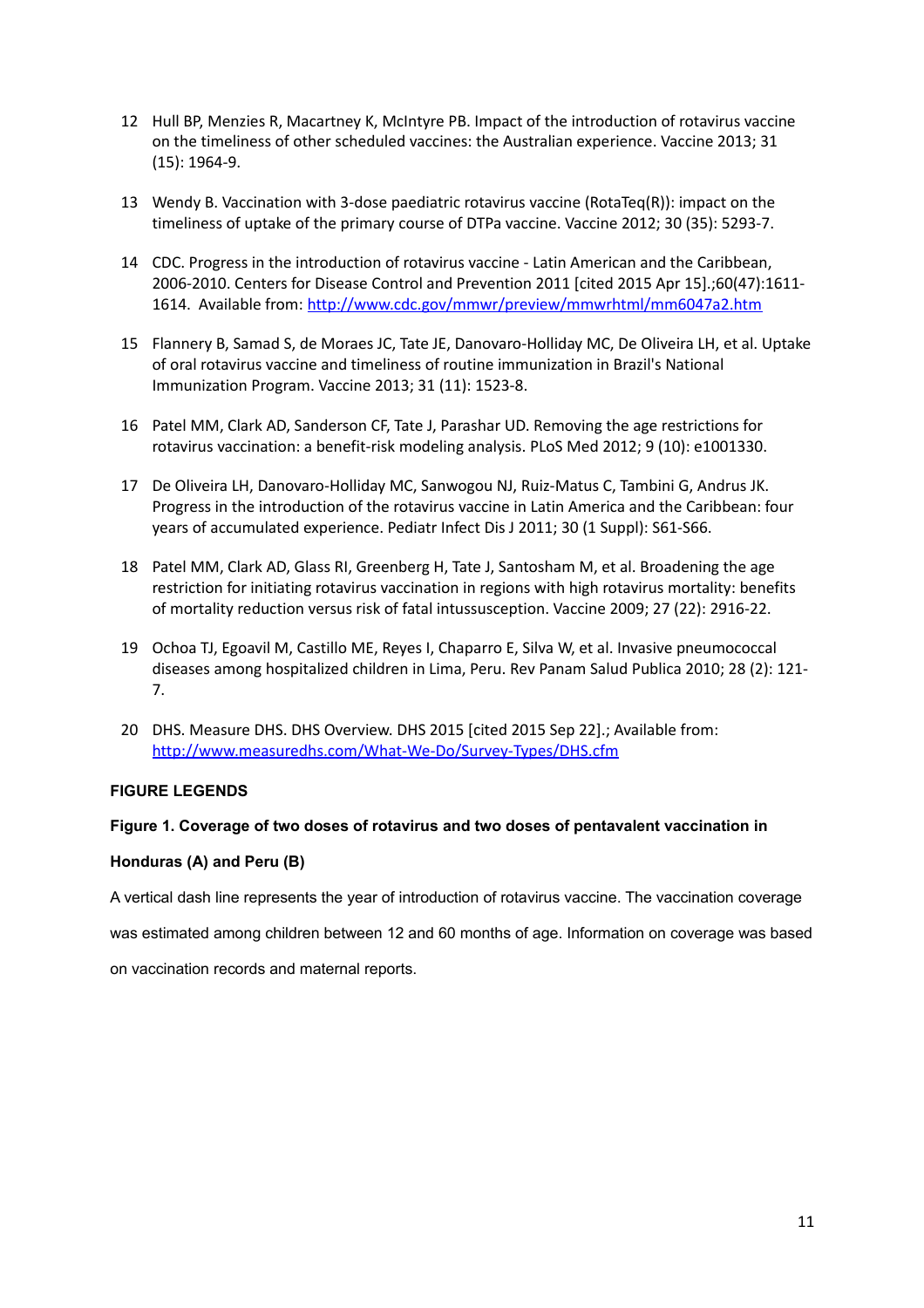

**Figure 2. Timing of administration of the first dose of rotavirus vaccination in Honduras and (A) and Peru (B) by year of birth**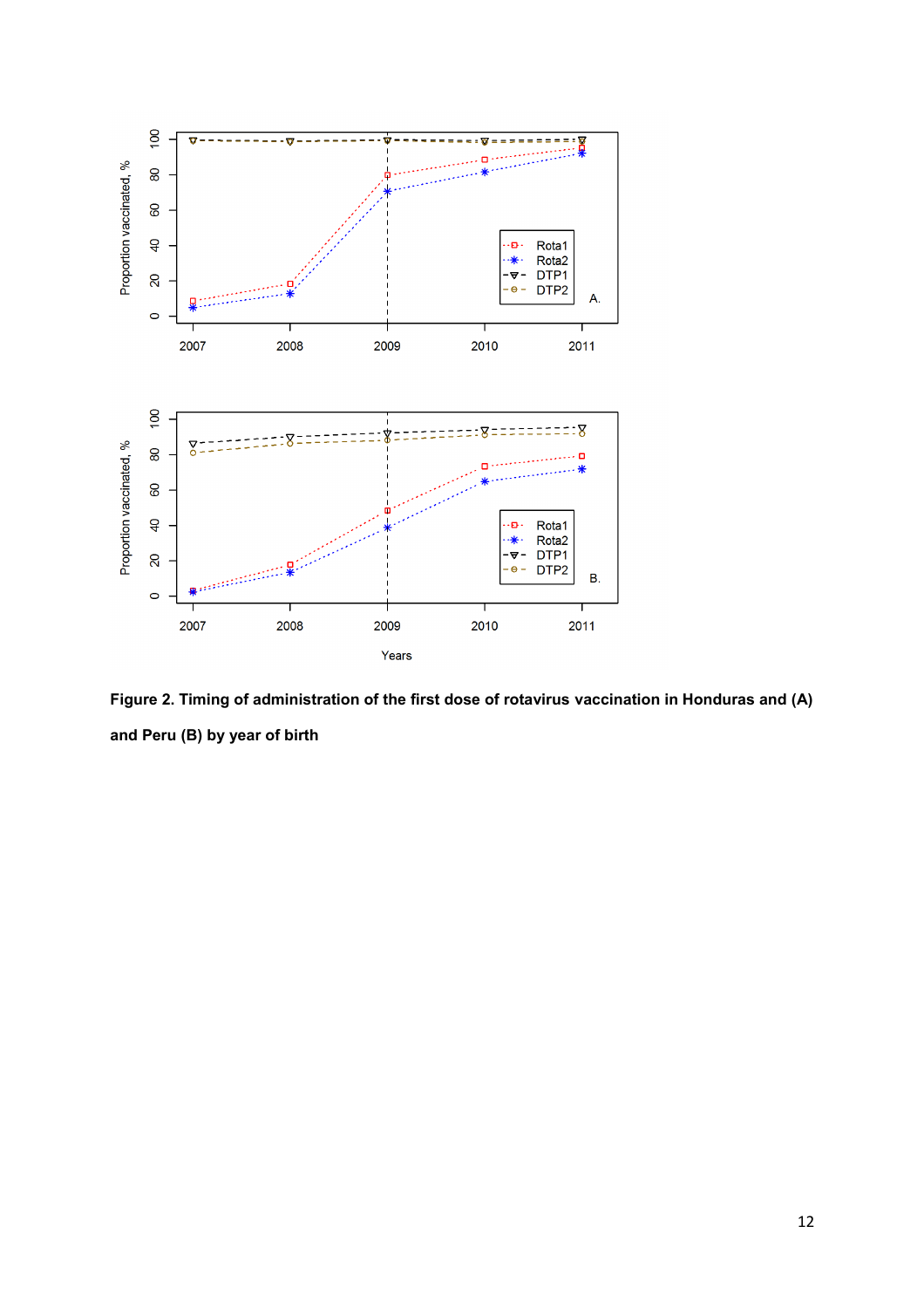

# **Figure 3. Cumulative vaccination coverage with pentavalent vaccine by subcohort in Honduras (A-B) and Peru (C-D)**

\* Curves show inverse Kaplan-Meier estimates and 95% confidence intervals. A. Penta1 vaccination in Honduras; B. Penta2 vaccination in Honduras; C. Penta1 vaccination in Peru; D. Penta2 vaccination in Peru.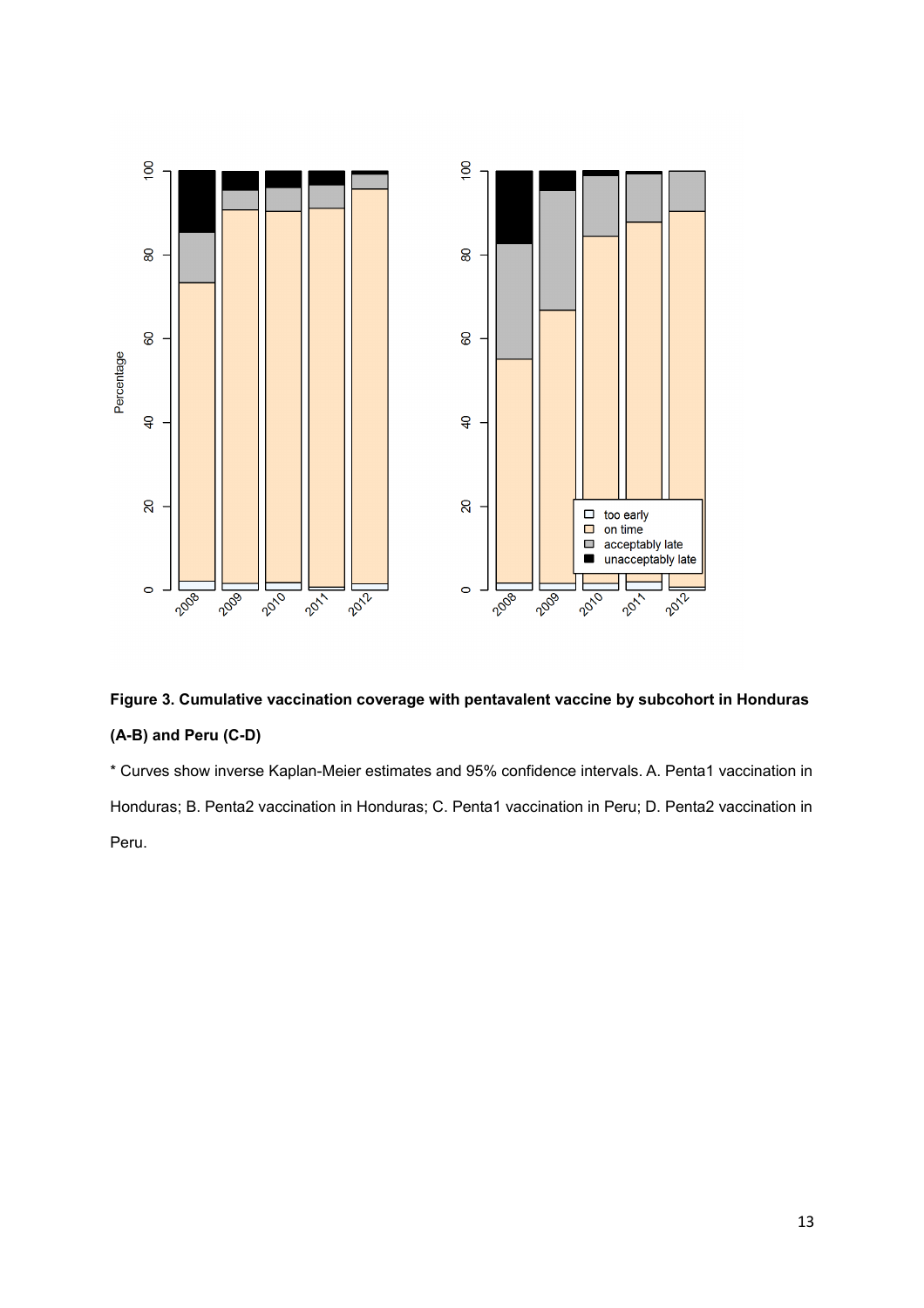

# **TABLES**

**Table 1.** Introduction of rotavirus vaccination, age at vaccine administration and selected socio-

| Country  | <b>Introduc</b><br>tion of<br>rotaviru<br>s<br>vaccinat<br>ion<br>(month<br>and<br>year) $\pm$ | Current<br>vaccine<br>≠ | Child's<br>age at<br>administ<br>ration of<br>rota1<br>and<br>rota2<br>vaccine<br>doses<br>(weeks) | Child's<br>age at<br>administ<br>ration of<br>penta1<br>and<br>penta2<br>vaccine<br>doses<br>(weeks) | Demogr<br>aphic<br>and<br>Health<br>Survey<br>(year) | <b>Number</b><br>οf<br>children<br>between<br>0 and 59<br>months<br>of age<br>(n) | Proporti<br>on of<br>children<br>with<br>available<br>immuniz<br>ation<br>records<br>$(\%)$ | Proporti<br>on of<br>female<br>children<br>$(\% )$ | Proporti<br>on of<br>children<br>living in<br>urban<br>area*<br>$(\% )$ |
|----------|------------------------------------------------------------------------------------------------|-------------------------|----------------------------------------------------------------------------------------------------|------------------------------------------------------------------------------------------------------|------------------------------------------------------|-----------------------------------------------------------------------------------|---------------------------------------------------------------------------------------------|----------------------------------------------------|-------------------------------------------------------------------------|
| Honduras | Jan.,<br>2009                                                                                  | Rotarix <sup>®</sup>    | 8 and 16                                                                                           | 8 and 16                                                                                             | 2011/201                                             | 10.888                                                                            | 85.1                                                                                        | 48.0                                               | 33.8                                                                    |
| Peru     | Jan.,<br>2009                                                                                  | Rotarix <sup>®</sup>    | 8 and 16                                                                                           | 8 and 16                                                                                             | 2012                                                 | 9620                                                                              | 75.3                                                                                        | 48.9                                               | 57.5                                                                    |

demographic characteristics of the study population

\* The proportion of male children and children living in rural areas can be subtracted.

╪ Country National Immunization Program. Introductions of rotavirus vaccine. PATH. 2015

╫ Immunization summary. A statistical reference containing data through 2010. UNICEF/WHO.